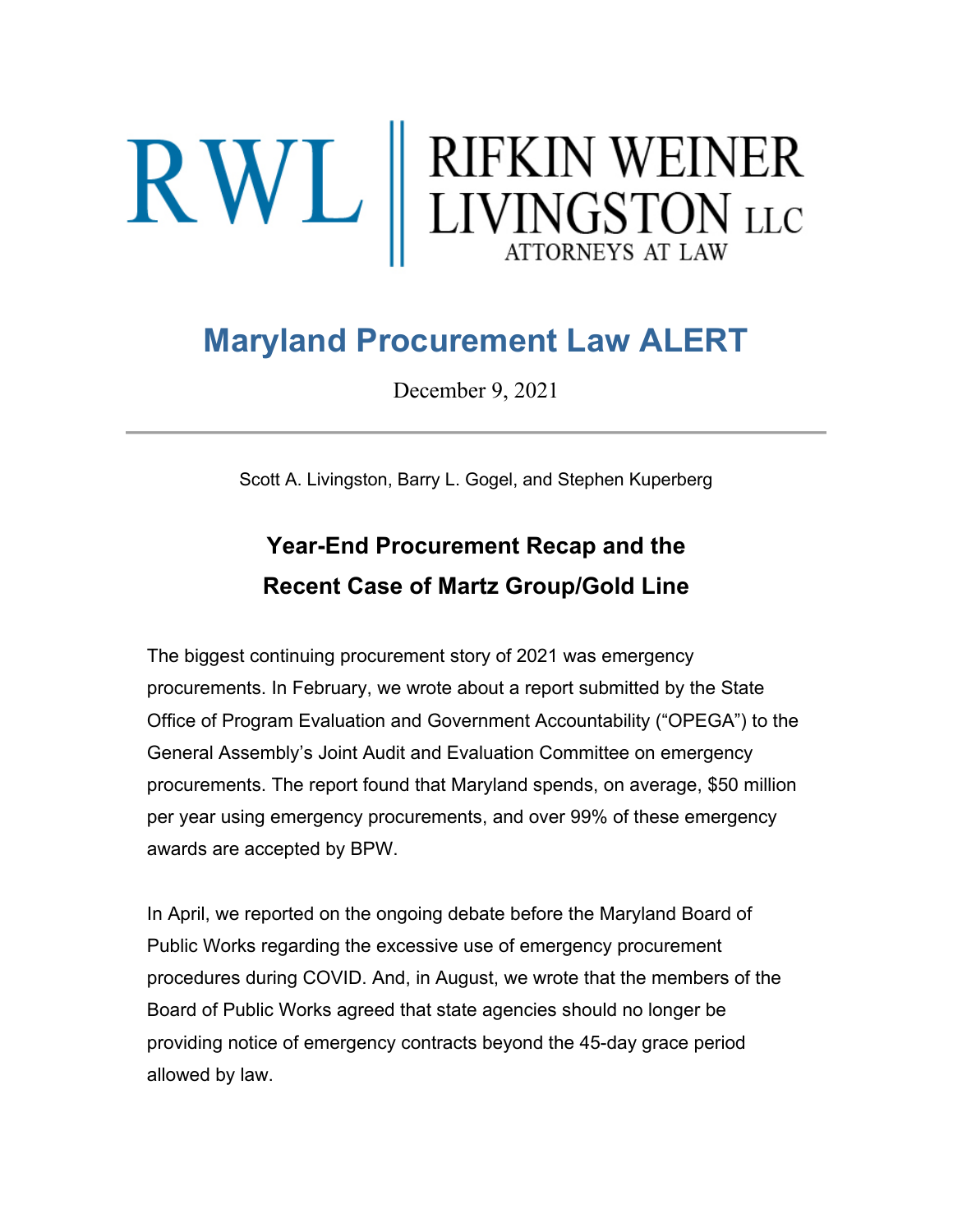Prompted by federal efforts to restart the economy in the midst of COVID, 2021 was also a year for announcements of big procurements. In July alone, we reported on \$130 Million expected to come to Maryland in the Federal Infrastructure Bill, Governor Hogan's request for \$1 Billion for Chesapeake Bay cleanup, and on the 2030 Greenhouse Gas Emissions Reduction Act Plan that is expected to provide many public procurement opportunities.

The year 2021 was a relatively quiet one for the Maryland State Board of Contract Appeals due to Covid restrictions. It issued to date five opinions. In those, the Board gave clear directions about its procedures. For example, in August we wrote about *In the Appeal of Home Paramount Pest Control*, [MSBA](https://urldefense.proofpoint.com/v2/url?u=https-3A__rwllaw.us17.list-2Dmanage.com_track_click-3Fu-3D54ef6e177bdc9c6b7423b884f-26id-3D1a0724f34e-26e-3De1a2d5185f&d=DwMFaQ&c=euGZstcaTDllvimEN8b7jXrwqOf-v5A_CdpgnVfiiMM&r=PniFs5wiIJH0WjwKWsZcKA&m=7gPosfQy23aXCWdF5dnpfsUOcPmzZq88U_aDg4TyOxE&s=6IxEXXFbSoHOZC2MVNka0ElC2OKNd9dgjyJp4tUHvWQ&e=)  [No. 3173](https://urldefense.proofpoint.com/v2/url?u=https-3A__rwllaw.us17.list-2Dmanage.com_track_click-3Fu-3D54ef6e177bdc9c6b7423b884f-26id-3D1a0724f34e-26e-3De1a2d5185f&d=DwMFaQ&c=euGZstcaTDllvimEN8b7jXrwqOf-v5A_CdpgnVfiiMM&r=PniFs5wiIJH0WjwKWsZcKA&m=7gPosfQy23aXCWdF5dnpfsUOcPmzZq88U_aDg4TyOxE&s=6IxEXXFbSoHOZC2MVNka0ElC2OKNd9dgjyJp4tUHvWQ&e=) (July 13, 2021), and *In the Appeal of Lorenz, Inc.*, [MSBCA No.](https://urldefense.proofpoint.com/v2/url?u=https-3A__rwllaw.us17.list-2Dmanage.com_track_click-3Fu-3D54ef6e177bdc9c6b7423b884f-26id-3D9c09ea3477-26e-3De1a2d5185f&d=DwMFaQ&c=euGZstcaTDllvimEN8b7jXrwqOf-v5A_CdpgnVfiiMM&r=PniFs5wiIJH0WjwKWsZcKA&m=7gPosfQy23aXCWdF5dnpfsUOcPmzZq88U_aDg4TyOxE&s=Yjfxo0n9wY9HmbTgIKkhlzQeio2uc_9nWsF4rshus4A&e=) 3172 (July 26, 2021). The importance of these two cases is that protesters are advised to raise all arguments in each bid protest and not assume that arguments made in prior bid protests will carry over to successive protests and subsequent appeals. In October, we wrote about *Qlarant Integrity Solutions*, MSBCA [No. 3157](https://urldefense.proofpoint.com/v2/url?u=https-3A__rwllaw.us17.list-2Dmanage.com_track_click-3Fu-3D54ef6e177bdc9c6b7423b884f-26id-3D9893d2ba76-26e-3De1a2d5185f&d=DwMFaQ&c=euGZstcaTDllvimEN8b7jXrwqOf-v5A_CdpgnVfiiMM&r=PniFs5wiIJH0WjwKWsZcKA&m=7gPosfQy23aXCWdF5dnpfsUOcPmzZq88U_aDg4TyOxE&s=Bh3avfnZKS9oOVNnpAh1vmHX-gCCG8Kjz1OPT_QjZDA&e=) (Sept. 24, 2021), in which the Board ruled that the measure for standing to bring a bid protest and appeal was competitive harm and not whether the party was next in line for award. This will expand access to procurement review.

The final and most recent MSBCA decision of the year is *Martz Group Gold Line, Inc.*, [MSBCA No. 3170](https://urldefense.proofpoint.com/v2/url?u=https-3A__rwllaw.us17.list-2Dmanage.com_track_click-3Fu-3D54ef6e177bdc9c6b7423b884f-26id-3D1cb58749d5-26e-3De1a2d5185f&d=DwMFaQ&c=euGZstcaTDllvimEN8b7jXrwqOf-v5A_CdpgnVfiiMM&r=PniFs5wiIJH0WjwKWsZcKA&m=7gPosfQy23aXCWdF5dnpfsUOcPmzZq88U_aDg4TyOxE&s=DBfh6dbt9rhKdezUm-KqOn7c2GYWHzg532awK2XnagU&e=). In that case, a provider of commuter bus services sought to recover for losses brought about by changes that the MTA ordered in service schedule in response to the COVID crisis. These changes occurred in two separate periods: (i) from March 18, 2020, to July 27, 2020, and (ii) after November 2, 2020. Making a "business decision" to wait and see how the crisis would unfold, the Appellant waited until October 20, 2020 – after MTA announced the change for the second period – to notice a claim for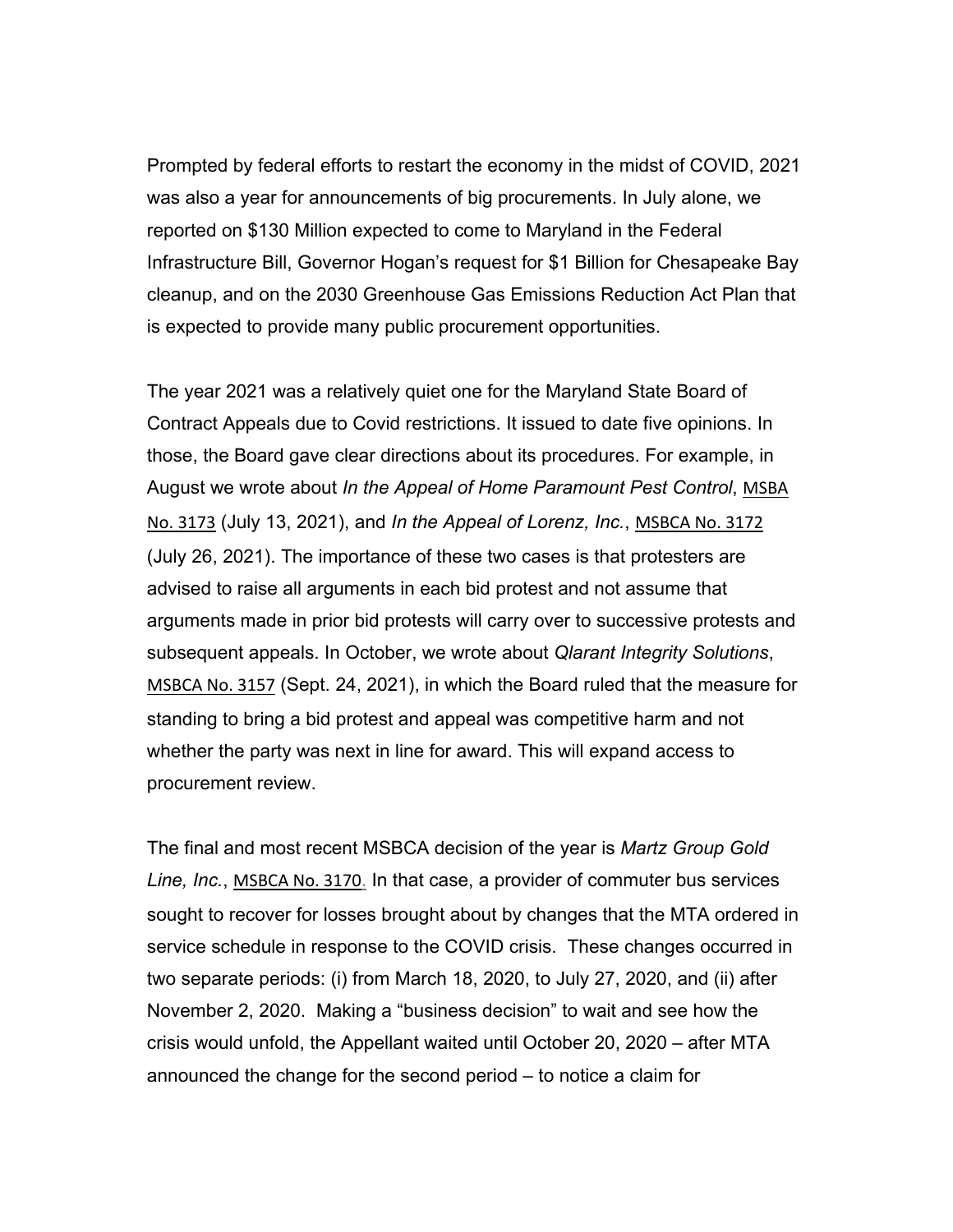adjustment. MTA rejected the claim on the basis that it was untimely as to both periods and that the contract entitled MTA to make changes to the schedule and therefore no adjustment was warranted. In the subsequent appeal, MTA filed for Summary Decision on these grounds.

With respect to the time issue, the Board noted that the Appellant's claim was timely only with respect to the second period. With respect to the first period, the issue was when Appellant "should have known" of its claim under COMAR 21.10.04.02. The Board understood that, given the nature of the crisis, an Appellant may have reasonably not known on March 18, 2020, that the nature of crisis would be long-range. The Board would have understood that the Appellant decided to wait a few days, weeks, or a month, before it should have known of the claim. And the Board may have decided there to be a question of fact had the Appellant filed its claim within thirty days of any of these landmarks. But, the Board determined that there was no question of fact that seven months was well beyond the time that the Appellant should have known of its claim.

With respect to the second period, the Board rejected MTA's attempt to join the knowledge together. In the interim between the periods, circumstances appeared to improve, and the schedule was returned to normal. On September 20, 2020, MTA notified the Appellant that it would again be reducing service schedules, and Appellant's notice on October 20, 2020, was timely filed.

The timeliness of the claim, however, did not mean success for the Appellant. The Board ruled that the contract gave MTA discretion to change the schedule without change to the contract. As such, the risk of losses associated with service reduction was on Appellant.

Though the MSBCA saw fewer decisions in 2021, the coming years are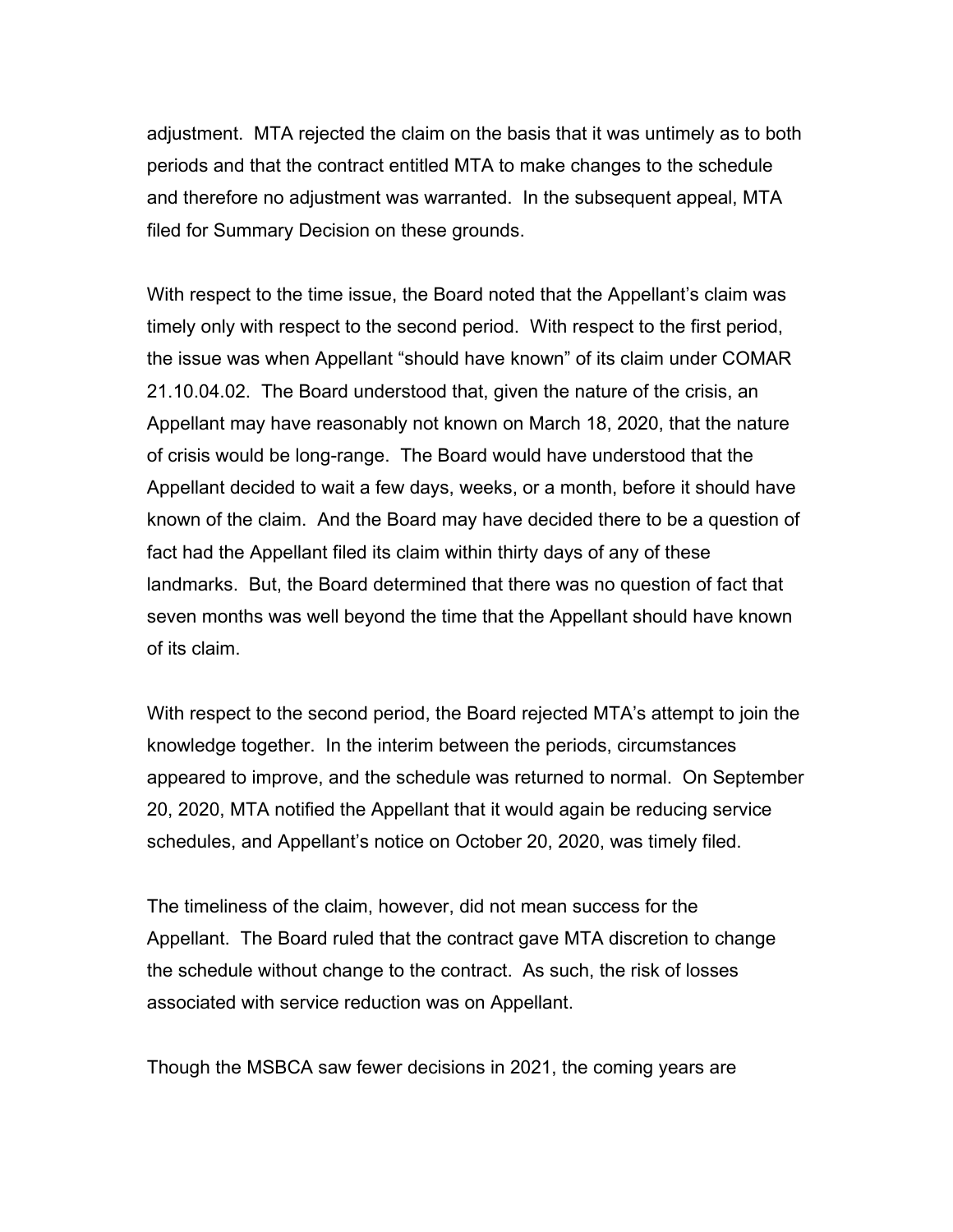expected to be busy for it. Along with the infusion of public money into the economy increasing the number and value of procurements, in 2021 as we reported, the MSBCA was charged with adjudicating disputes over sports gambling licenses. We are sure that the next couple of years will be busy for the MSBCA, indeed.

By Barry L. Gogel, [bgogel@rwllaw.com](https://urldefense.proofpoint.com/v2/url?u=https-3A__rwllaw.us17.list-2Dmanage.com_track_click-3Fu-3D54ef6e177bdc9c6b7423b884f-26id-3Da3b78d4b82-26e-3De1a2d5185f&d=DwMFaQ&c=euGZstcaTDllvimEN8b7jXrwqOf-v5A_CdpgnVfiiMM&r=PniFs5wiIJH0WjwKWsZcKA&m=7gPosfQy23aXCWdF5dnpfsUOcPmzZq88U_aDg4TyOxE&s=oeJQbro_XC1tEUL2wN38_hHgSWtjS3ctzGy0sCZxZbU&e=)

### **House Lawmakers Overrode Maryland Governor Hogan's Vetoes on Procurement Laws**

On December 6, the General Assembly in special session overrode Governor Hogan's vetoes of the following 2021 Session laws:

- [Senate Bill 780](https://urldefense.proofpoint.com/v2/url?u=https-3A__rwllaw.us17.list-2Dmanage.com_track_click-3Fu-3D54ef6e177bdc9c6b7423b884f-26id-3Da0296f8e14-26e-3De1a2d5185f&d=DwMFaQ&c=euGZstcaTDllvimEN8b7jXrwqOf-v5A_CdpgnVfiiMM&r=PniFs5wiIJH0WjwKWsZcKA&m=7gPosfQy23aXCWdF5dnpfsUOcPmzZq88U_aDg4TyOxE&s=EvQA_KOOxma5lKbk-NiWacklfAz8__m1Wz7v5vquUMA&e=)[,](https://urldefense.proofpoint.com/v2/url?u=https-3A__rwllaw.us17.list-2Dmanage.com_track_click-3Fu-3D54ef6e177bdc9c6b7423b884f-26id-3Dda65627e90-26e-3De1a2d5185f&d=DwMFaQ&c=euGZstcaTDllvimEN8b7jXrwqOf-v5A_CdpgnVfiiMM&r=PniFs5wiIJH0WjwKWsZcKA&m=7gPosfQy23aXCWdF5dnpfsUOcPmzZq88U_aDg4TyOxE&s=3l8Ee8ZD7If7fLDEPUR_tK7cig_biH3Q2zAl6a4uRpg&e=) requiring the Governor or agency heads to notify the Legislative Policy Committee within three days of executing an emergency contract during a state of emergency. The notice must include: the identity of the vendor in the name, address, website, and value of the emergency contract; a description of how the funds are to be used; and an explanation of the reasons the procurement is necessary with respect to the emergency.
- [Senate Bill 829](https://urldefense.proofpoint.com/v2/url?u=https-3A__rwllaw.us17.list-2Dmanage.com_track_click-3Fu-3D54ef6e177bdc9c6b7423b884f-26id-3D7571cb68b8-26e-3De1a2d5185f&d=DwMFaQ&c=euGZstcaTDllvimEN8b7jXrwqOf-v5A_CdpgnVfiiMM&r=PniFs5wiIJH0WjwKWsZcKA&m=7gPosfQy23aXCWdF5dnpfsUOcPmzZq88U_aDg4TyOxE&s=swg7ra9R1pQDRgHm2ny_0z4s3rDyZXgDADX_axskcBA&e=), establishing a statutory definition for the purpose of deciding when to use an emergency procurement and requiring the Special Secretary for the Governor's Office of Small, Minority, and Women Business Affairs, in consultation with the Secretary of Transportation and the Attorney General, to establish guidelines for each State agency to consider when determining the appropriate Minority Business Enterprise (MBE) participation goal and outreach for an emergency procurement contract. The Bill also alters the requirements for emergency procurements, including requiring, under specified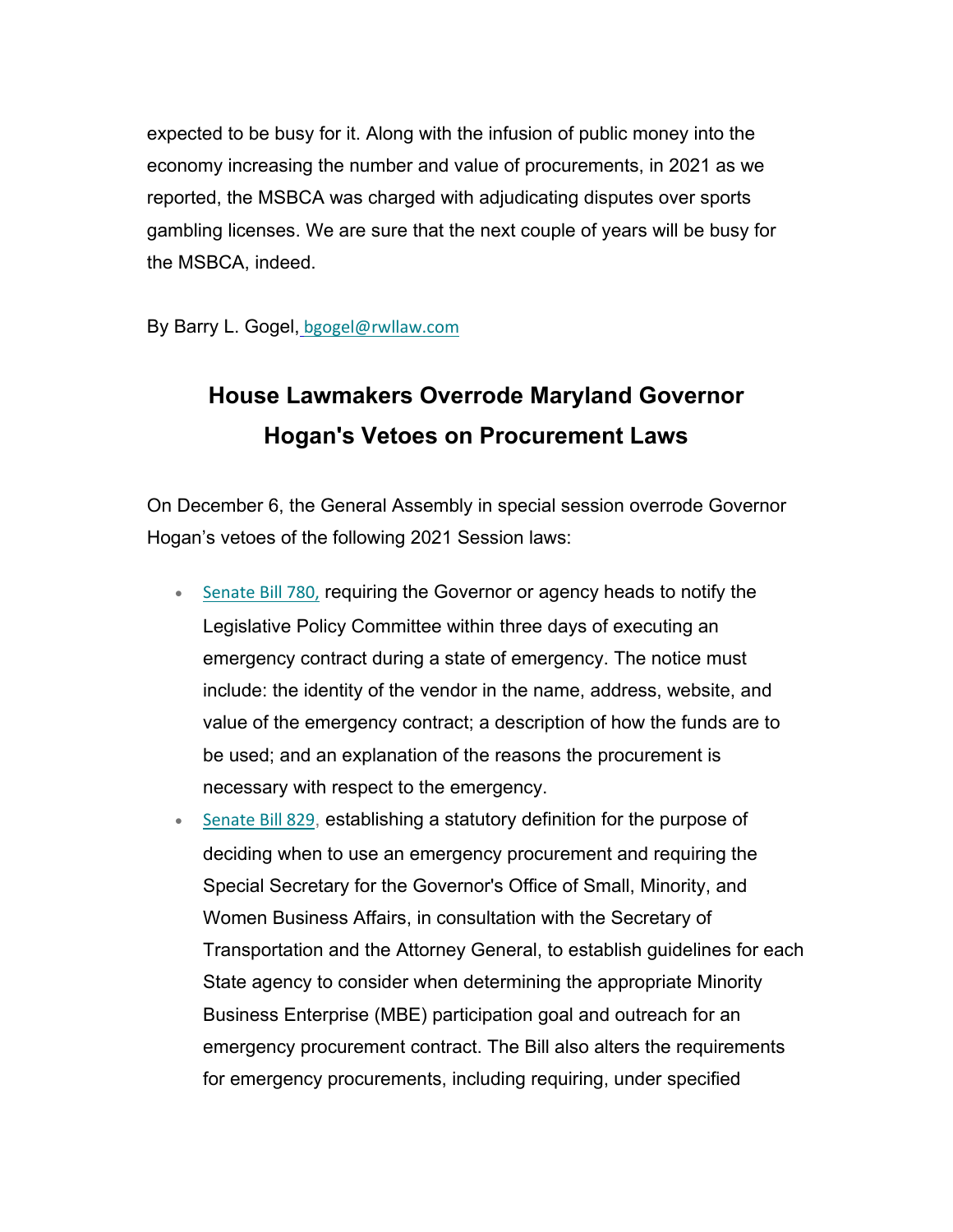circumstances, that emergency procurements be approved in advance by the Chief Procurement Officer (CPO). In addition, it extends authority to conduct expedited procurements to all agencies.

### **Maryland Bar Association Webinar**

Rifkin Weiner Livingston attorneys, Scott Livingston, Barry Gogel, and Steve Kuperberg, recently presented a webinar through the Maryland State Bar Association entitled "Doing Business with the State of Maryland—a Lawyer's Guide". The special guest speaker was Bethamy (Beam) Brinkley, Esq., Chairman & Presiding Member of the Maryland State Board of Contract Appeals. For information about the presentation, contact Patti Hunt at [phunt@rwllaw.com](https://urldefense.proofpoint.com/v2/url?u=https-3A__rwllaw.us17.list-2Dmanage.com_track_click-3Fu-3D54ef6e177bdc9c6b7423b884f-26id-3D08d0b11ff2-26e-3De1a2d5185f&d=DwMFaQ&c=euGZstcaTDllvimEN8b7jXrwqOf-v5A_CdpgnVfiiMM&r=PniFs5wiIJH0WjwKWsZcKA&m=7gPosfQy23aXCWdF5dnpfsUOcPmzZq88U_aDg4TyOxE&s=1mUxSgZ_MHlo_PUV5ntQxwfyYxica2l6vAjKdc9EYFI&e=).



Scott Livingston Partner



Barry L. Gogel Partner



Stephen Kuperberg Partner

*Bid protests happen quickly. Scott Livingston and the RWL team are ready -- to protect your rights under Maryland procurement law.*